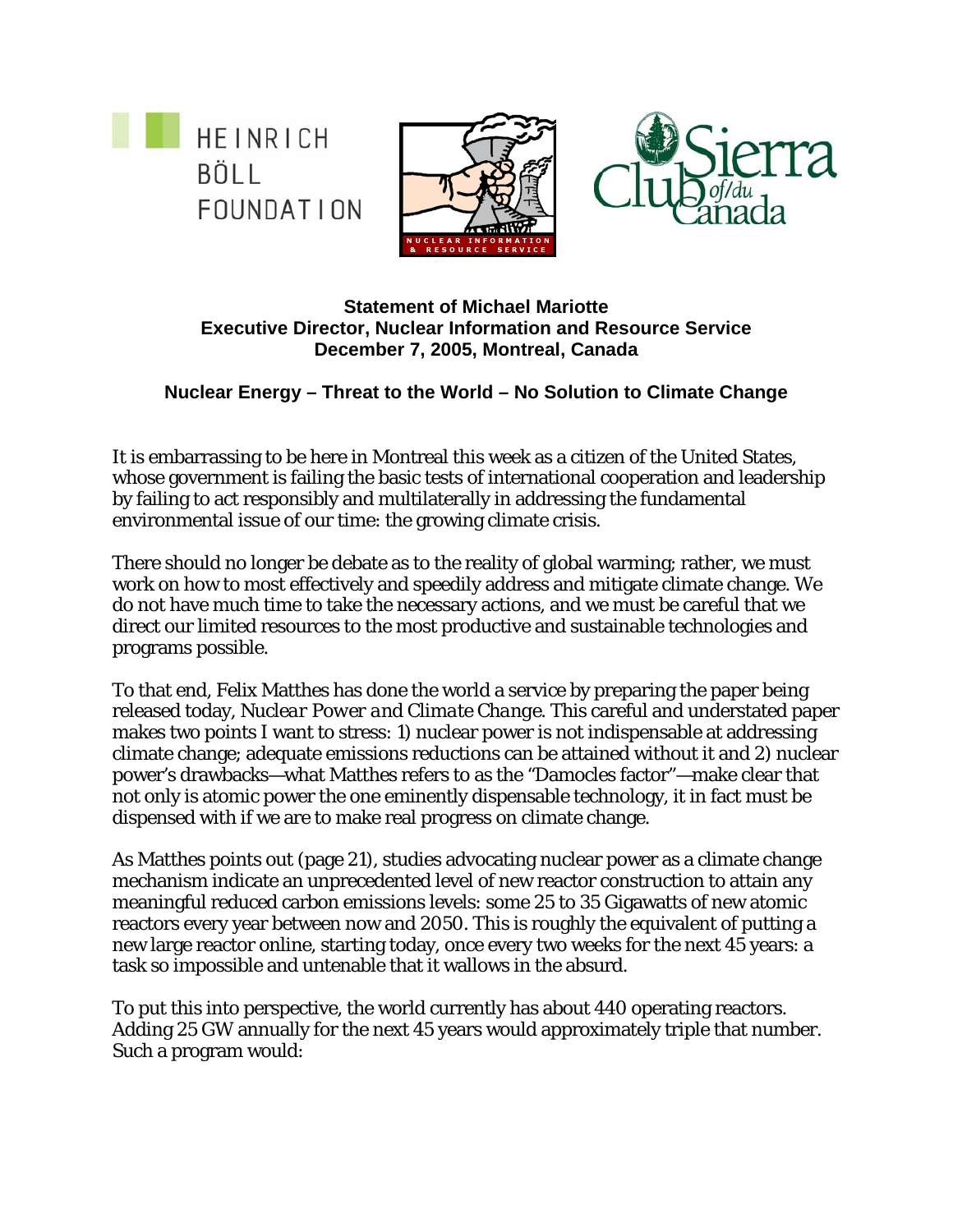\*Cost trillions of dollars (U.S. reactors going online in the 1980s and 90s averaged about \$4 billion apiece, costs for more recent reactors in Taiwan and now projected for Finland are comparable). Such a program would essentially make nuclear power the only large-scale component of the effort to mitigate climate change: use of resources of this magnitude would effectively preclude implementation of genuinely effective means of addressing global warming, such as increasing energy efficiency and further developing and implementing renewable energy technologies. Using nuclear power to address the climate crisis means putting all of our eggs into one broken basket.

\* Operation of that many reactors would cause known uranium reserves to run out in just a couple of decades—making nuclear power a temporary solution at best. Mining and processing of lower-grade uranium, which would be necessary in just a few years after such a construction program, would result in higher fossil fuel emissions, undercutting nuclear's supposed emissions advantage. The other alternative would be large-scale reprocessing, which would pose a global proliferation threat like no other and is itself a dangerous and dirty technology.

\*Operation of that many reactors would create the need for a new Yucca Mountain-sized radioactive waste dump every 3-4 years. Yucca Mountain has been under study for nearly 20 years, has been vigorously opposed by the State of Nevada for just as long, and remains at least a decade from completion. The odds of identifying numerous new scientifically-defensible and publicly-acceptable waste dumps anywhere in the world are slim. The world must learn from its first experiment with atomic energy that disposition of the waste must be accomplished successfully *before* embarking on new construction, not left as a looming lethal afterthought.

\*Operation of that many reactors would greatly increase the odds of another Chernobylscale nuclear accident—or worse—and would place tempting new terror targets all over the globe. Any nation with a nuclear reactor provides its enemies, whether nations or terrorist groups, with nuclear capability that can be used against it.

\*Operation of that many reactors would require a dozen or more new uranium enrichment plants—producing hundreds of thousands of tons of hazardous depleted uranium waste, and would result in the production of thousands of tons of long-lived plutonium (each reactor produces about 500 pounds of plutonium per year), posing untenable nuclear proliferation threats.

Even with these immense drawbacks, each of which alone is sufficient to reject the nuclear option, only modest carbon savings would occur. And atomic power has another significant safety and operational flaw: nuclear power works poorly in warming climates. The summer of 2004's heat wave across Europe not only killed thousands of people, but because of dwindling river levels caused many reactors to reduce power levels and even shut down entirely. Reactors require vast quantities of water to keep the core cool; changes in water levels, and even water temperatures, can greatly affect reactor operations and safety. Reactors in the U.S. have similarly been forced to close during heat waves. Given that planetary warming will occur to some degree no matter